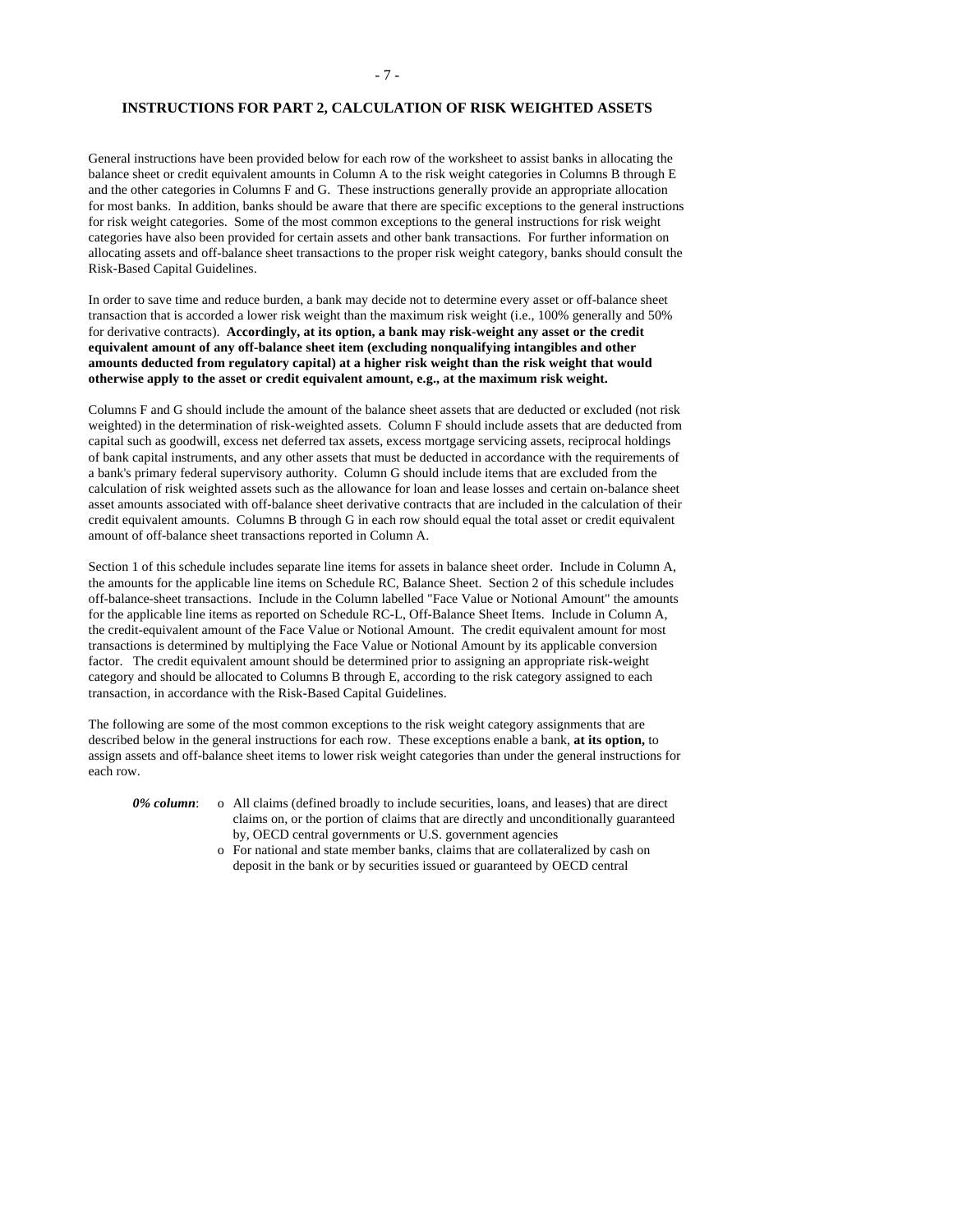governments or U.S. government agencies (refer to the risk based capital guidelines for specific criteria).

- *20% column*: o The portion of claims that are conditionally guaranteed by OECD central governments or U.S. Government agencies
	- o The portion of claims that are collateralized by cash on deposit in the bank or by securities issued or guaranteed by OECD central governments or U.S. government agencies that are not included in zero percent column
	- o The portion of local currency securities that are conditionally guaranteed by non-OECD central governments (to the extent that the bank has liabilities booked in that currency)
	- o General obligation claims on, or portions of claims guaranteed by the full faith and credit of, states or other political subdivisions of the U.S.
	- o Claims on, and the portions of claims guaranteed by, multilateral lending institutions or regional development banks in which the U.S. government is a shareholder or contributing member.

*NOTE:* These instructions contain several references to the OECD, i.e., the Organization for Economic Cooperation and Development. The following countries are members of the OECD: Australia, Austria, Belgium, Canada, the Czech Republic, Denmark, the Federal Republic of Germany, Finland, France, Greece, Hungary, Iceland, Ireland, Italy, Japan, Korea, Luxembourg, Mexico, Netherlands, New Zealand, Norway, Poland, Portugal, Spain, Sweden, Switzerland, Turkey, the United Kingdom, and the United States. In addition, Saudi Arabia should be treated as an OECD country. All other countries should be treated as non-OECD countries.

## **Section 1. Balance Sheet Assets**

## **Row 1, Cash and balances due from depository institutions (Noninterest-bearing balances and currency and coin and Interest bearing balances).**

| 0% column:      | For 034 filers: RC-M, item 3.b, plus the portion of RC, item 1.a, that represents Balances due from<br><b>Federal Reserve Banks</b>                                                                                                                                  |
|-----------------|----------------------------------------------------------------------------------------------------------------------------------------------------------------------------------------------------------------------------------------------------------------------|
|                 | For 031, 032, and 033 filers: RC-A, item 1.b, and RC-A, item 4                                                                                                                                                                                                       |
| $100\%$ column: | Claims on non-OECD depository institutions with remaining maturities of over one year, all non-<br>local currency claims on non-OECD central banks, and local currency claims on non-OECD central<br>banks that exceed the local currency liability held by the bank |
| $20\%$ column:  | Worksheet Row 1, Column A, minus the amount allocated to the other columns                                                                                                                                                                                           |
|                 |                                                                                                                                                                                                                                                                      |

### **Row 2, Held-to-maturity securities.**

| 0% column:     | RC-B, Column A, items $1, 2.a, 4.a.(1)$ , and the portion of $4.b.(1)$ that represents GNMA securities.                                                                                                                                                          |  |
|----------------|------------------------------------------------------------------------------------------------------------------------------------------------------------------------------------------------------------------------------------------------------------------|--|
| $20\%$ column: | RC-B, Column A, items 2.b, 3.a, 4.a.(2), 4.b.(1)[excluding the GNMA portion], and 4.b.(2), but<br>excluding any interest-only strips, principal-only strips, residuals, subordinated classes, and similar<br>instruments, which are assigned a 100% risk weight. |  |
| $50\%$ column: | $RC-B$ , Column A, items 3.b, 4.a.(3), and 4.b.(3), but excluding any interest-only strips, principal-<br>only strips, residuals, subordinated classes, and similar instruments, which are assigned a 100% risk                                                  |  |

- only strips, residuals, subordinated classes, and similar instruments, which are assigned a 100% risk weight.
- *100% column*: Worksheet Row 2, Column A, minus the amounts allocated to the other columns.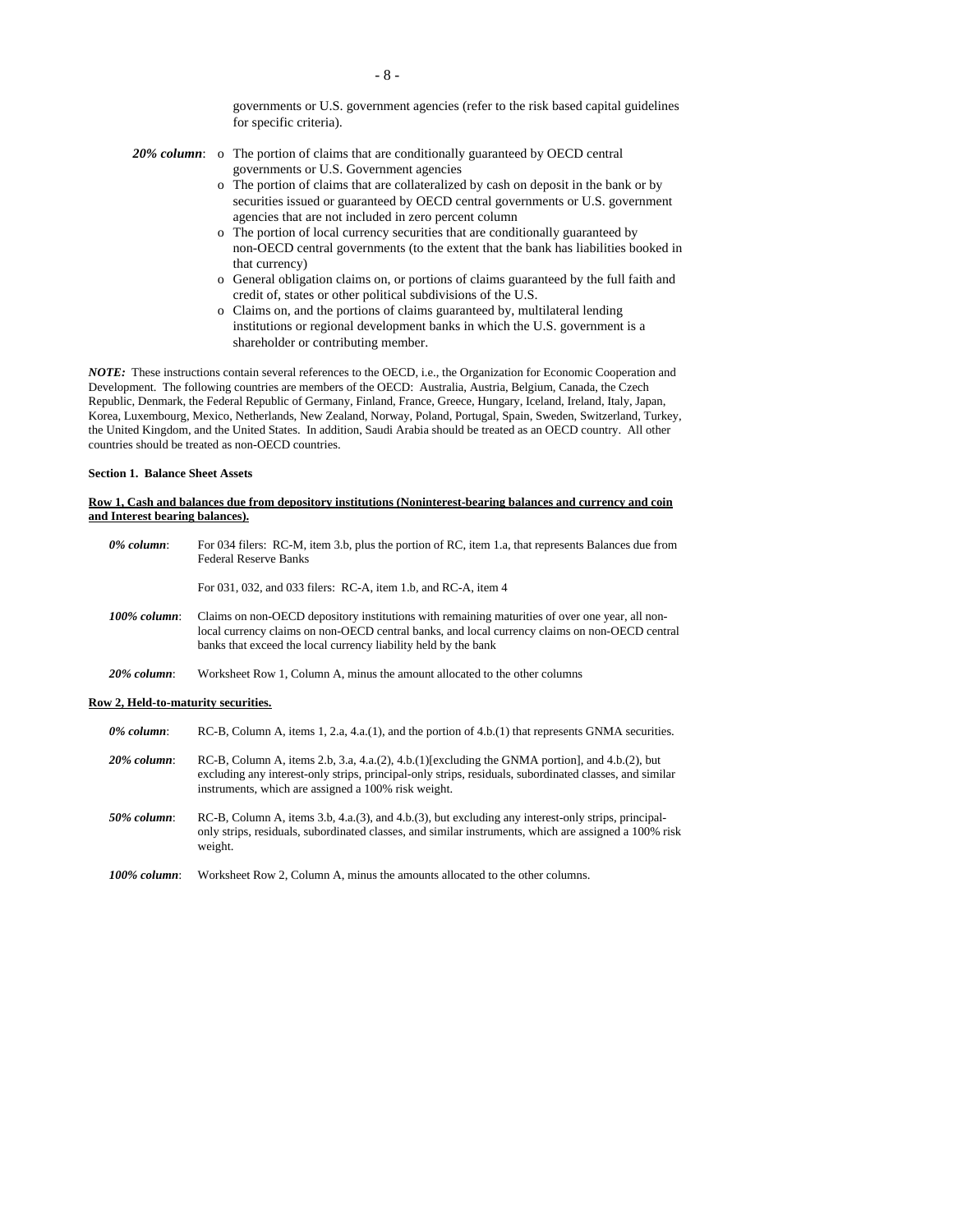**Row 3, Available-for-sale securities.** Although available-for-sale securities are *reported at fair value*, they are generally treated for *regulatory capital purposes on an amortized cost basis.* Marketable equity securities are *measured at the lower of cost or market value* for *regulatory capital purposes*.

| $0\%$ column:  | RC-B, Column C, items 1, 2.a, 4.a.(1), the portion of $4.b.(1)$ that represents GNMA securities, and<br>the portion of 6.b that represents Federal Reserve Bank stock.                                                                                                                                                               |
|----------------|--------------------------------------------------------------------------------------------------------------------------------------------------------------------------------------------------------------------------------------------------------------------------------------------------------------------------------------|
| $20\%$ column: | RC-B, Column C, items 2.b, 3.a, 4.a.(2), 4.b.(1)[excluding the GNMA portion], 4.b.(2), and the<br>portion of 6.b that represents Federal Home Loan Bank stock, but excluding any interest-only strips,<br>principal-only strips, residuals, subordinated classes, and similar instruments, which are assigned a<br>100% risk weight. |
| $50\%$ column: | RC-B, Column C, items 3.b, 4.a.(3), and 4.b.(3), but excluding any interest-only strips, principal-<br>only strips, residuals, subordinated classes, and similar instruments, which are assigned a 100% risk<br>weight.                                                                                                              |
|                | <b>Capital exclusions (column G):</b> Include the difference between the fair value and amortized cost of<br>available-for-sale debt securities (RC-B, items 1 through 5, Column D minus C) (the difference may<br>be reported as a <b>negative</b> value) plus the difference between the fair value and cost of available-for-     |

- sale equity securities (only if the difference is **positive**) (RC-B, item 6.a, Column D minus C). For low level recourse transactions in which on-balance sheet assets reported as securities act as credit enhancements, include these securities in this column and treat the transactions as assets transferred with recourse in Worksheet Row 21.
- *100% column*: Worksheet Row 3, Column A, minus the amounts allocated to the other columns. Generally, this would equal the sum of RC-B, Column C, items 3.c and 5, the lesser of Column C or D for RC-B, item 6.a, and RC-B, item 6.b, Column C [excluding Federal Reserve and Federal Home Loan Bank stock].

### **Row 4, Federal funds sold and securities purchased under agreements to resell.**

- *100% column*: Claims on non-depository institution counterparties that lack qualifying collateral (refer to the risk based capital guidelines for specific criteria) and claims on non-OECD depository institutions with maturities of over one year.
- *20% column*: Worksheet Row 4, Column A, minus the amounts allocated to the other columns.

### **Row 5, Loans and leases, net of unearned income.**

- *0% column*: Include the guaranteed portion of SBA loans purchased in the secondary market included in RC-C, items 3 and 4.
- *20% column*: RC-C, items 2 and 5, plus the guaranteed portion of FHA and VA mortgage loans included in RC-C, item 1.c.(2)(a), the guaranteed portion of SBA loans originated and held by the reporting bank included in RC-C, items 3 and 4, and the portion of student loans reinsured by the U.S. Department of Education included in RC-C, item 6.b.
- *50% column*: Include the portion of loans included in RC-C, items 1.c.(2)(a) and 1.d that are prudently underwritten, fully secured by first liens on 1-4 family or multifamily residential properties, are not 90 days or more past due or in nonaccrual status, and meet other requirements specified in the riskbased capital guidelines.

*Capital exclusions (column G):* For low level recourse transactions in which on-balance sheet assets reported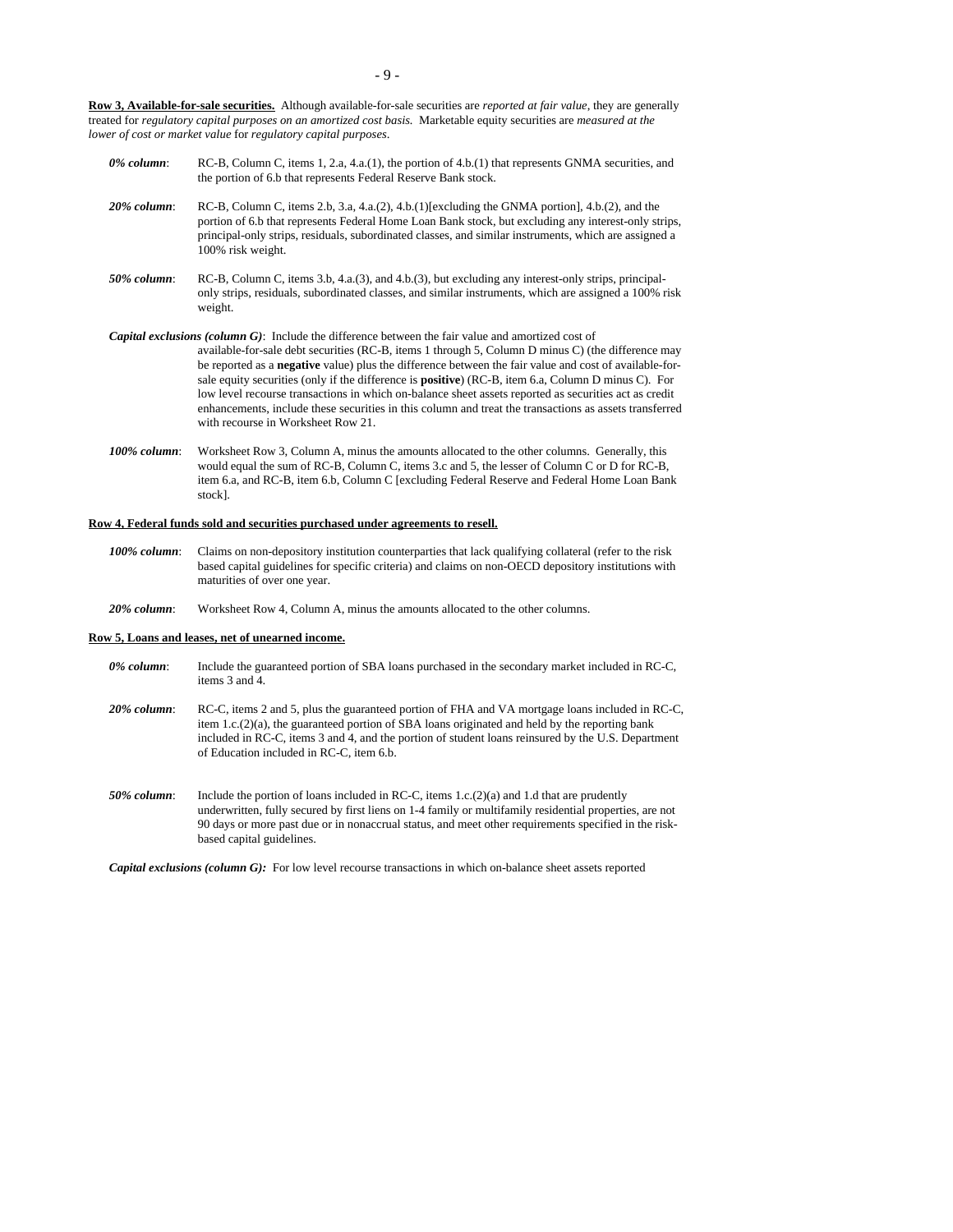as loans act as credit enhancements, include these loans in this column and treat the transactions as assets transferred with recourse in Worksheet Row 21.

*100% column*: Worksheet Row 5, Column A, minus the amounts allocated to the other columns.

**Row 6, Allowance for loan and lease losses.** Include the entire balance in the *capital exclusions column (column G)*. Reflect this amount as a **negative** value.

**Row 7, Allocated transfer risk reserve.** Include the entire balance in the *capital exclusions column (column G)*. Reflect this amount as a **negative** value.

**Row 8, Trading assets.** Consult the risk-based capital guidelines for guidance on allocating the balance.

However, if the bank prepares schedule RC-D:

- *0% column*: RC-D, items 1, the portion of item 2 that is issued by U.S. government agencies, and the portion of items 4.a and 4.b that represents GNMA securities.
- *20% column*: The portion of RC-D, item 2, that is issued by U.S. government-sponsored agencies, the portion of item 3 that represents general obligations issued by states and political subdivisions in the U.S., items 4.a and 4.b[excluding the GNMA portion], and the portion of item 9 that represents certificates of deposit and bankers acceptances.
- *50% column*: The portion of RC-D, item 3, that represents revenue obligations issued by states and political subdivisions in the U.S. and item 4.c.
- *Capital exclusions (column G)*: The fair value of derivative contracts that are reported as trading assets that are also included in the credit equivalent amount of derivatives contracts reported in Row 24.

*100% column*: Worksheet Row 8, Column A, minus the amounts allocated to the other columns.

**Row 9, Premises and fixed assets**. Include the entire balance in the *100% column*.

**Row 10, Other real estate owned**. Include the entire balance in the *100% column*.

### **Row 11, Investments in unconsolidated subsidiaries and associated companies**.

- *Capital deductions (column F)*: Include the amount of any investments in unconsolidated banking and finance subsidiaries and any other investments that are required to be deducted from total risk-based capital in accordance with the guidelines of the bank's primary supervisory agency.
- *100% column*: Worksheet Row 11, Column A, minus the amounts allocated to the other columns.

# **Row 12, Customers' liability to this bank on acceptances outstanding.**

*20% column*: Include the portion of RC-L, item 5, (not reported by 034 filers) that represents risk participations conveyed to other depository institutions in the bank's own acceptances that are outstanding.

*100% column*: Worksheet Row 12, Column A, minus the amounts allocated to the other columns.

### **Row 13, Intangible assets.**

*Capital deductions (column F)*: RC-M, items 6.b.(2) and 6.c, minus RC-M, item 6.e, plus any mortgage servicing assets and purchased credit card relationships disallowed for regulatory capital purposes.

*100% column*: Worksheet Row 13, Column A, minus the amounts allocated to the other columns.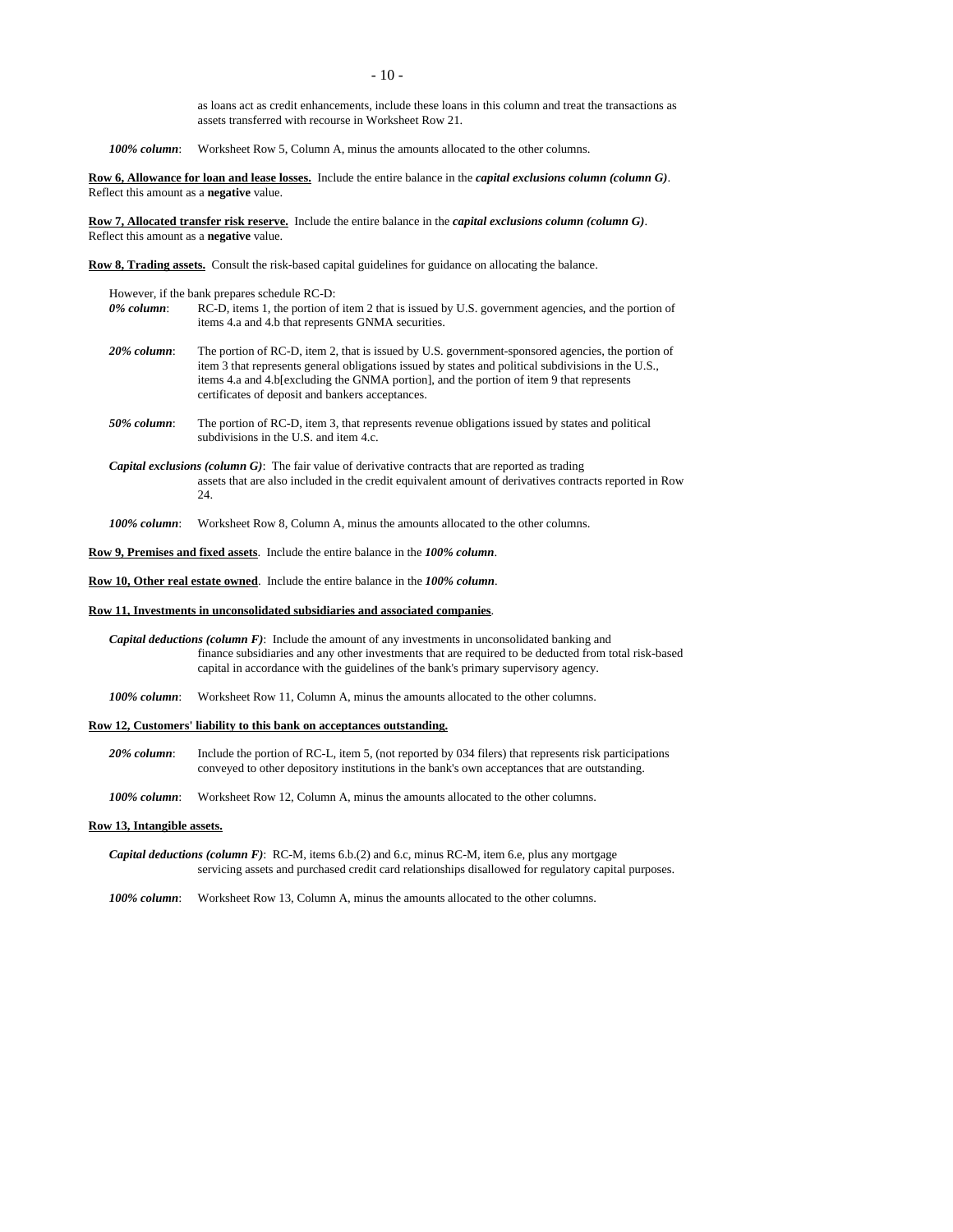#### **Row 14, Other Assets.**

*0% column:* Accrued interest receivable on assets included in the 0% risk weight column of rows 1 through 5, 8, and 12, and gold bullion not held for trading that is held in the bank's own vault or in another bank's vault on an allocated basis.

*Capital deductions (column F)*: RC-F, Memo item 1.

*Capital exclusions (column G)*: Include the fair value of derivative contracts that are reported as other assets that are also included in the credit equivalent amount of derivatives contracts reported in Row 24. For low level recourse transactions in which on-balance sheet assets reported as "Other assets" act as credit enhancements, include these assets in this column and treat the transactions as assets transferred with recourse in Worksheet Row 21.

*100% column*: Worksheet Row 14, Column A, minus the amounts allocated to the other columns.

**Row 15, Total Assets.** For each of Columns A through G, include the sum of Rows 1 through 14. The sum of Columns B through G must equal the sum of Column A.

# **Section 2. Off-Balance Sheet Transactions**

Summary of credit conversion factors: Direct credit substitutes (e.g., financial standby letters of credit (LOCs), risk participations, etc.) are converted at 100%, transaction-related contingencies (e.g., performance standby LOCs, unused commitments with an original maturity exceeding one year, etc.) are converted at 50%, and short-term, self-liquidating, trade-related contingencies (e.g., commercial LOCs) are converted at 20%.

### **Row 16, Financial standby letters of credit.**

- 20% column: Include the credit equivalent amount (i.e., 100% of the face or notional amount) of the portion of RC-L, item 2.a, that has been conveyed to U.S. and other OECD depository institutions (and to non-OECD depository institutions for letters of credit with remaining maturities of one year or less)
- *100% column*: Worksheet Row 16, Column A, minus the amounts allocated to the other columns.

### **Row 17, Performance standby letters of credit.**

- *20% column*: Include the credit equivalent amount (i.e., 50% of the face or notional amount) of the portion of RC-L, item 3.a, that has been conveyed to U.S. and other OECD depository institutions (and to non-OECD depository institutions for letters of credit with remaining maturities of one year or less)
- *100% column*: Worksheet Row 17, Column A, minus the amounts allocated to the other columns.

**Row 18, Commercial and similar letters of credit.** Include the entire credit equivalent amount (i.e., 20% of the face or notional amount) in the *100% column*.

### **Row 19, Risk Participations in acceptances acquired by the reporting bank.**

- *20% column*: Include the credit equivalent amount (i.e., 100% of the face or notional amount) of the portion of RC-L, item 5, that represents the amount of participations in acceptances of other (accepting) banks that the reporting bank has acquired and subsequently conveyed to U.S. and other OECD depository institutions (and to non-OECD depository institutions for letters of credit with remaining maturities of one year or less)
- *100% column*: Worksheet Row 19, Column A, minus the amounts allocated to the other columns.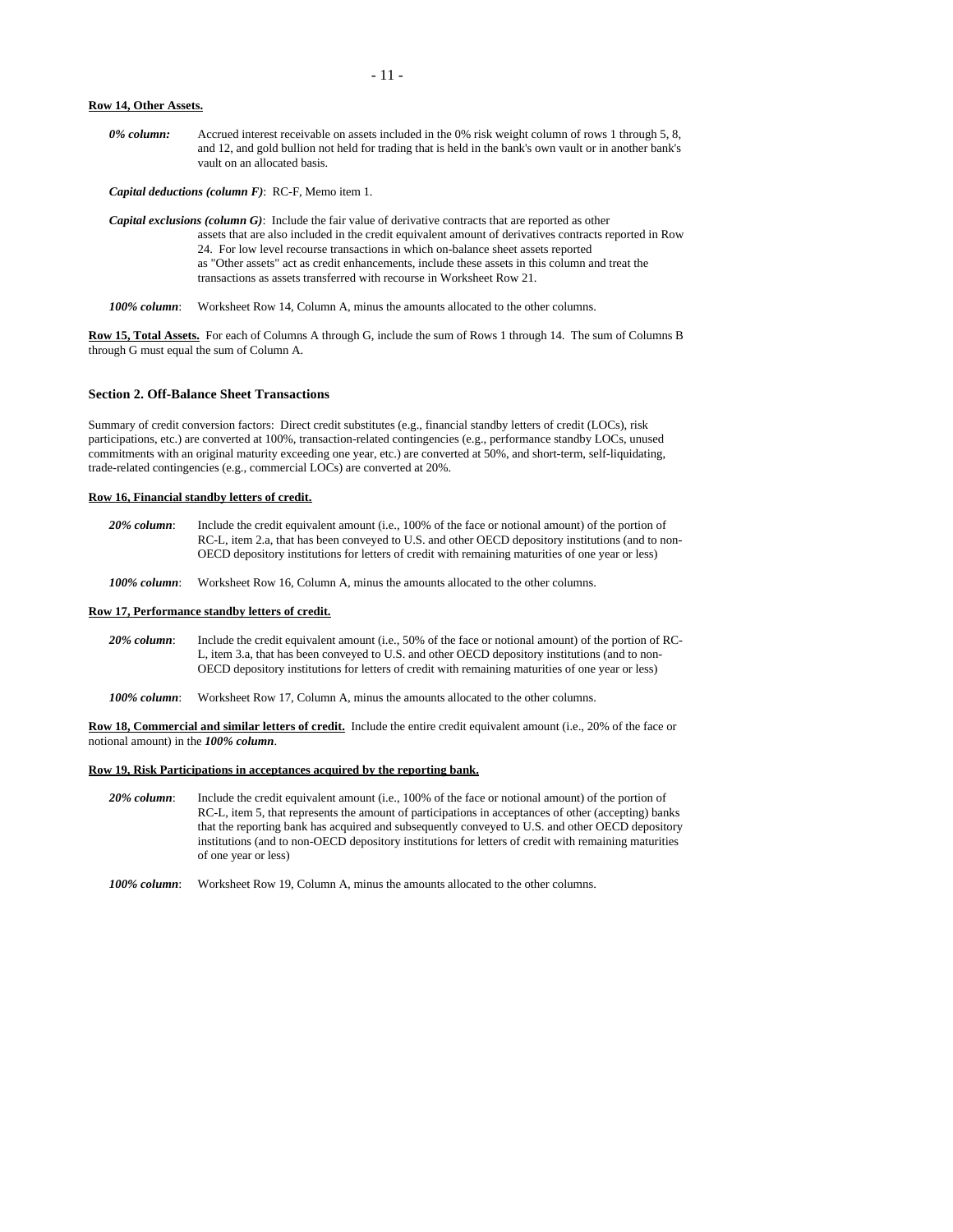### **Row 20, Securities lent.**

- *100% column*: Include the credit equivalent amount (i.e., 100% of the face or notional amount) of the portion of Worksheet Row 20, Column A, that represents claims on non-depository institution counterparties that lack qualifying collateral (refer to the risk based capital guidelines for specific criteria) and claims on non-OECD depository institutions with maturities of over one year
- *20% column*: Worksheet Row 20, Column A, minus the amounts allocated to the other columns.

### **Row 21, Assets transferred with recourse.**

- *50% column*: Include the credit equivalent amount (i.e., 100% of the face or notional amount) of RC-L, item 9.a.(1).
- *100% column*: Worksheet Row 21, Column A, minus the amounts allocated to the other columns.

*NOTE*: For low level recourse transactions, refer to the guidance in the instructions to Schedule RC-R to determine the credit equivalent amount to report in *Column A* and to allocate this amount to the other columns in accordance with the method the bank chooses to use for reporting low level recourse transactions.

**Row 22, All other off-balance sheet liabilities.** Refer to the Risk-based capital guidelines to allocate the credit equivalent amount (i.e., 100% of the face or notional amount) in *Column A* to *Columns B through E*.

# **Row 23, Unused commitments with an original maturity exceeding one year.**

*20% column*: Include the credit equivalent amount (i.e., 50% of the face or notional amount) of the portion of RC-L, Memo item 3.a, that has been conveyed to U.S. and other OECD depository institutions (and to non-OECD depository institutions for commitments with original maturities of one year or less) (Memo item 3.a is not reported by 034 filers; at a bank's option, such information can be obtained from the bank's records.)

*100% column*: Worksheet Row 23, Column A, minus the amounts allocated to the other columns.

**Row 24, Credit equivalent amount of derivative contracts.** The credit equivalent amount of an interest rate, foreign exchange, equity, commodity, or other derivative contract is the sum of the mark-to-market value of each contract (only if positive) and an estimate of the potential future credit exposure over the remaining life of each contract. The potential future credit exposure is estimated by multiplying the notional amount by a specific percentage. Bilateral netting agreements may also be considered. Refer to the Risk-based capital guidelines and the instructions to Schedule RC-R to calculate the credit equivalent amount to report in *Column A* and to allocate this credit equivalent amount to *Columns B through D*.

**Row 25, Total Assets and Off-balance Sheet Transactions by Risk Weight Category**. For each of columns B through E, include the sum of Rows 15 through 24.

### **Row 26, Risk Weight Factors**.

**Row 27, Gross Risk Weighted Assets by Category**. For each of columns B through E, multiply the amount in Row 25 by the risk weight factor in Row 26.

**Row 28, "Gross" Risk Weighted Assets excluding assets that are deducted**. Include the sum of Row 27, columns B through E.